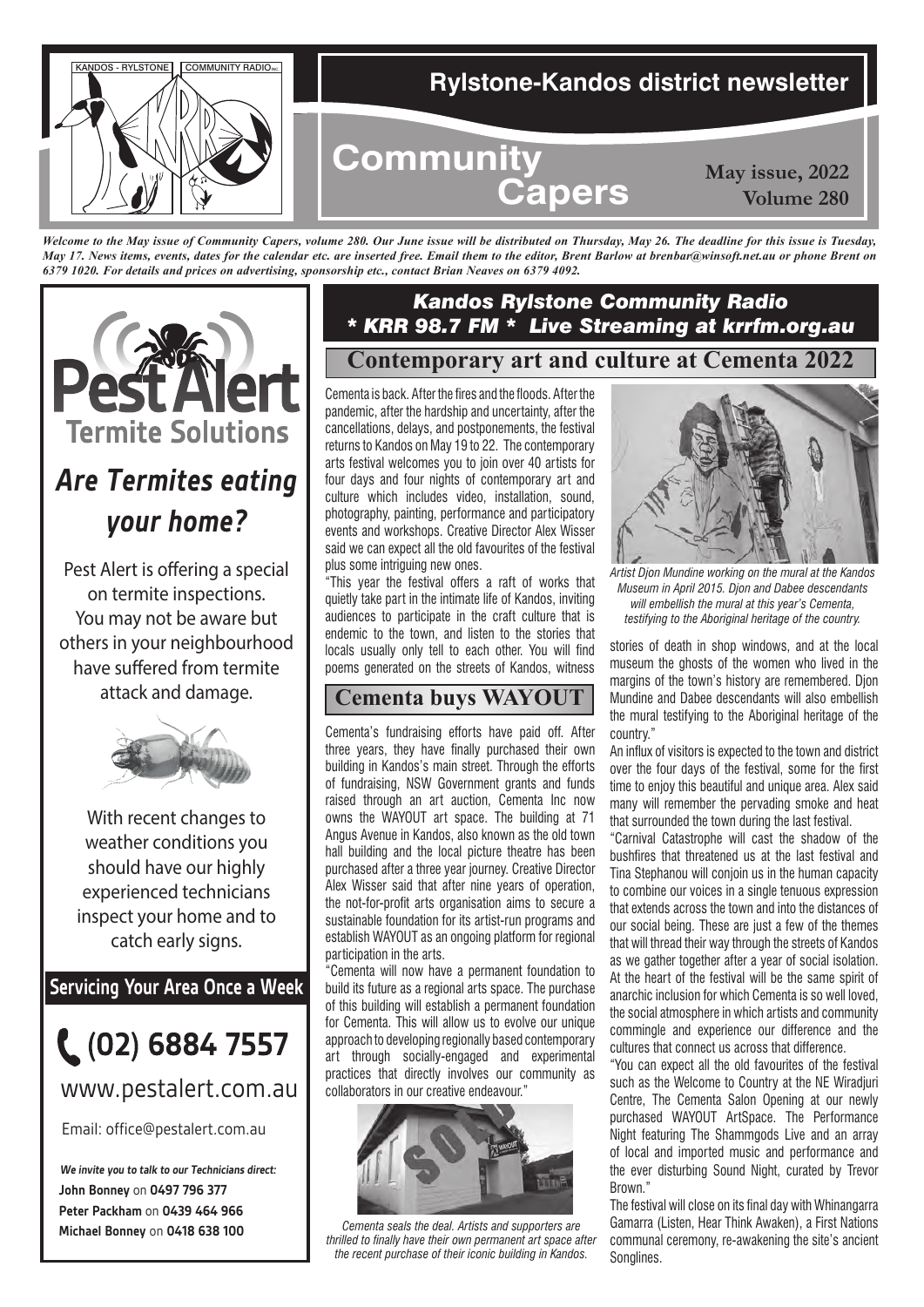## **Seniors Week Awards**

Seniors' Week celebrations were held across the region in late March. In Rylstone, the local CP&SA organised an enjoyable day which topped attendance figures for the region with 60 people enjoying lunch at the Rylstone Club on Tuesday, March 29. This year's Rylstone Seniors Award was presented to Shane Price in recognition of his achievements in supporting the community. Over many years Prices service station has generously given donations to many groups and organisations. Shane has also been a very committed volunteer with Rylstone RFS where he held the position of Captain for a long period of time. In thanking the group for the award, Shane paid tribute to his wife Karen who he said had been a great support in everything he had achieved.

The Kandos Seniors Week Luncheon was held on Thursday, March 31 at the Kandos Returned Services and Community Club. Seniors enjoyed a nice lunch and some delicious sweets afterwards which were supplied by Kandos CWA, who also donated a pavlova as a lucky door prize. Helen Merrett was the lucky winner. This year's Seniors Award was presented to Delma Smith. Delma has lived in Kandos all her life. In her younger years

# **Care and Transport**

Rylstone District Care and Transport is funded for Meals on Wheels, Transport and Social Support. For further information on any of the above services please contact their office on 6379 1519 or call into the office at 46 Mudgee St, Rylstone.

### **Make the move** to Elgas and **SAVE \$80.\***

✔ No Contracts

- Fast & Reliable Delivery
- Australia's Largest LPG Fleet
- Simple Online Payments & Orders

**R&KENGINEERING Your Local** Agent

# **Make the Switch** Call 131 161 or visit elgas.com.au

©Elgas 2022

\*T&C'S Applies

she was a marching girl – an activity of past years where groups of girls in most towns wore colourful outfits and marched to the beat of a band. Over the years, Delma has volunteered her time to many different organisations, including the local CP&SA which she joined in 1977 and is now a life member. For 22 years she has run a craft day at the RSC Club on Thursday mornings and runs darts on Friday night and Sunday afternoons. Delma also volunteers at the local Community Charity Shop and the Ladies Auxiliary. During the luncheon, the gathering was entertained by singer Maree Maiden who had everyone tapping their feet to their favourite songs accompanied by her keyboard.



*Councillor Katie Dicker presenting the Rylstone Seniors Award to Shane Price in recognition of his achievements in supporting the community.*



 *Councillor Katie Dicker with Delma Smith, this year's Kandos Senior Citizen Award recipient.*



*Maree Maiden entertained the gathering with some great songs during the Kandos Seniors Luncheon.*

## *Capers info*

Community Capers is published by Kandos Rylstone Community Radio Inc. (KRR) at PO Box 99, Kandos NSW 2848. Funding has also been provided by the Mid-Western Regional Council and we acknowledge their support. Thank-you also to businesses and individuals across the region who have placed advertising or sponsored pages. Our publication could not continue without your support. Thank you everyone.

Community groups and other organisations are welcome to list their meeting times, events, dates and venues. Please send all information to the editor, Brent Barlow, 38 Mudgee Street, Rylstone, NSW 2849, or email him at brenbar@winsoft.net. au or phone on 6379 1020 - mobile 0427 791 020. For advertising or sponsorship, please contact Brian Neaves on 6379 4092.

### **Art Journey**

Alisa Burlington's recent art exhibition opening at Number 47 Gallery Rylstone was well attended by those who enjoy the vibrant colours and intricate patterns of her work. Called "The Journey" her exhibition was inspired by the family's road trip through far North Queensland, the Savannah Way and the Northern Territory in 2021. Alisa kept a journal throughout their travels and got to paint in some very magical places.

"The experience enabled me to reflect on the depths of my gratitude to this ancient land, its traditional owners and people."

The colours and shapes reflect this deep emotion that Alisa felt on her trip. A great experience for her and her family and for those fortunate to view her works at the gallery.

*Alisa Burlington with* 







www.blacklabsolar.com.au **Fully qualified and accredited installer**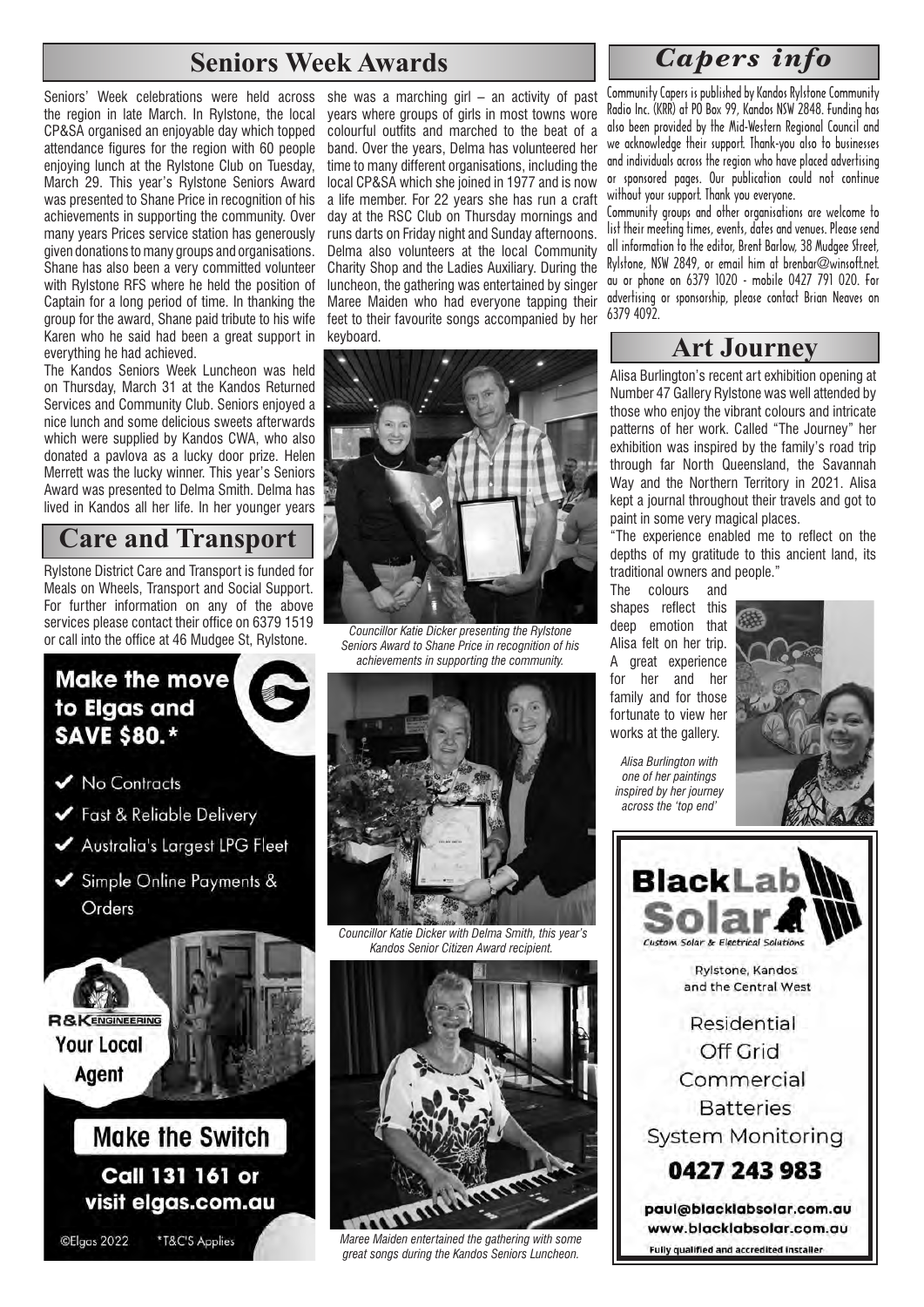### **Staff walk out**

Following the recent walk out by staff and nurses at Rylstone Hospital, Kandos High School staff took industrial action on April 6 in response to ongoing issues of staff shortages, lack of consultation, wages and conditions and both the state and federal governments undervaluing of the profession and the public education system. A spokesperson said that enough is enough.

"It is time for more than thanks. Government sector employees in education, nursing, paramedics and transport are under attack. Enough is enough."



*Teachers and staff taking a stand on the footpath outside Kandos High School.*

### **Rylstone Swap Meet**

The Annual Rylstone Swap Meet is on at the Rylstone Showground on Sunday, May 15. Traders include sellers of motor parts, antiques and bric a brac. Catering is provided by local community groups. Cost of entry is: Sellers – (driver only) \$15, additional adults \$3 each. Sellers and caterers entry to the showground available from 1pm Saturday with free camping overnight. Sellers to clear the showground by 3pm Sunday. Entry for Lookers is: \$3 per person over 13 years of age. Free parking is available in grounds around the oval. Gates open for lookers from 6am Sunday. Enquiries to Peter Wilson on 0429 441 220 or Mellissa Wilson on 0488 968 124.

### **Cementa seeks volunteers**

Cementa is seeking volunteers to help make Cementa22 the best festival yet. If you can spare a few hours, please email volunteers@cementa. com.au with your name and contact details.



## **Summit success Olinda's library**

The third annual Central West Young Entrepreneurs Summit, hosted in Mudgee's newest venue, the all new Mudgee Arts Precinct, has been met with excellent feedback from both attendees and speakers. Local business owners, students and staff in a range of industries from real estate to retail, learnt from some of Australia's most successful young entrepreneurs who grew their startups into international companies. More than 40 attendees heard from The Block favourites and professional renovators Kyal and Kara, cocreator of one of Australia's biggest swimwear brands Budgy Smuggler, Adam Linforth, founder of Australia's largest eco store Flora & Fauna, Julie Mathers, founding partner of bespoke food tour company Straight To The Source, Tawnya Bahr and co-founder of Knafeh/The Bearded Bakers, Ameer El-Issa. Chief Smuggler at Budgy Smuggler, Adam Linforth took the audience on a journey from very humble beginnings in a Manly garage to now having offices in the UK.

"I would have loved something like this when I was first starting out." Adam said.

Hosted in conjunction with Small Business Month, the Central West Young Entrepreneurs Summit was made possible through funding provided by the NSW Government's Stronger Country Communities and Regional NSW Business Event Development funds.



*Budgy Smuggler Adam Linforth speaking at the Central West Young Entrepreneurs Summit.*

# **In the swim at Lue**

Swim season at Lue Public School has come to an end until the next one in November. The school is lucky to have their own pool onsite. There are only a small handful of public schools in the whole of NSW that have a pool onsite and Lue School is one of them. From the middle of term 4 to around week 7 in term 1, all students swim three times a week during the day at school, taught by swim teacher



Rachel Johnson from Rylstone. Being able to swim is a life-saving skill as well as being a great way to keep fit and, of course it's super fun.

*Rigged out for a great swim lesson, Archer Chilcott takes one last swim at Lue School.*



*Lilly Waters and Tilly Statham learning how to be water wise at Lue School.*

The Olinda Community have erected community library which was donated by the Blackheath Area Men's Shed through Jennifer Quealy at Gateway Family Services. Local resident Annette Bowman organised the library and Michael Suttor has painted and erected it on the corner of Narrango Road and Nullo Mountain Road, Olinda. This corner, which is a water fill point, is becoming an important community hub as it is also home to the Olinda Community Swap and Drop stand. Locals can sell or swap their excess produce such as zucchinis, eggs and herbs. It is very well patronized by locals and passers-by. A spokesperson said the Olinda, Nullo Mountain and Cox's Creek community has been through a lot in recent years with fire and now floods impacting on many community members. "This is an exciting grass roots initiative that demonstrates the resilience of its residents."



*Library under the trees at Olinda, adding another resource to the community hub on the corner of Narrango and Nullo Mountain Roads.*

# **Playground Upgrade**

Council will match \$146,000 in NSW Government funding to upgrade the Rylstone Showground Playground. It will include a liberty swing, carousel, swings, climbing tower, flying fox, toddlers play structure, older children's play structure, sensory play stations, nature play stations, shaded seating and shaded picnic area.